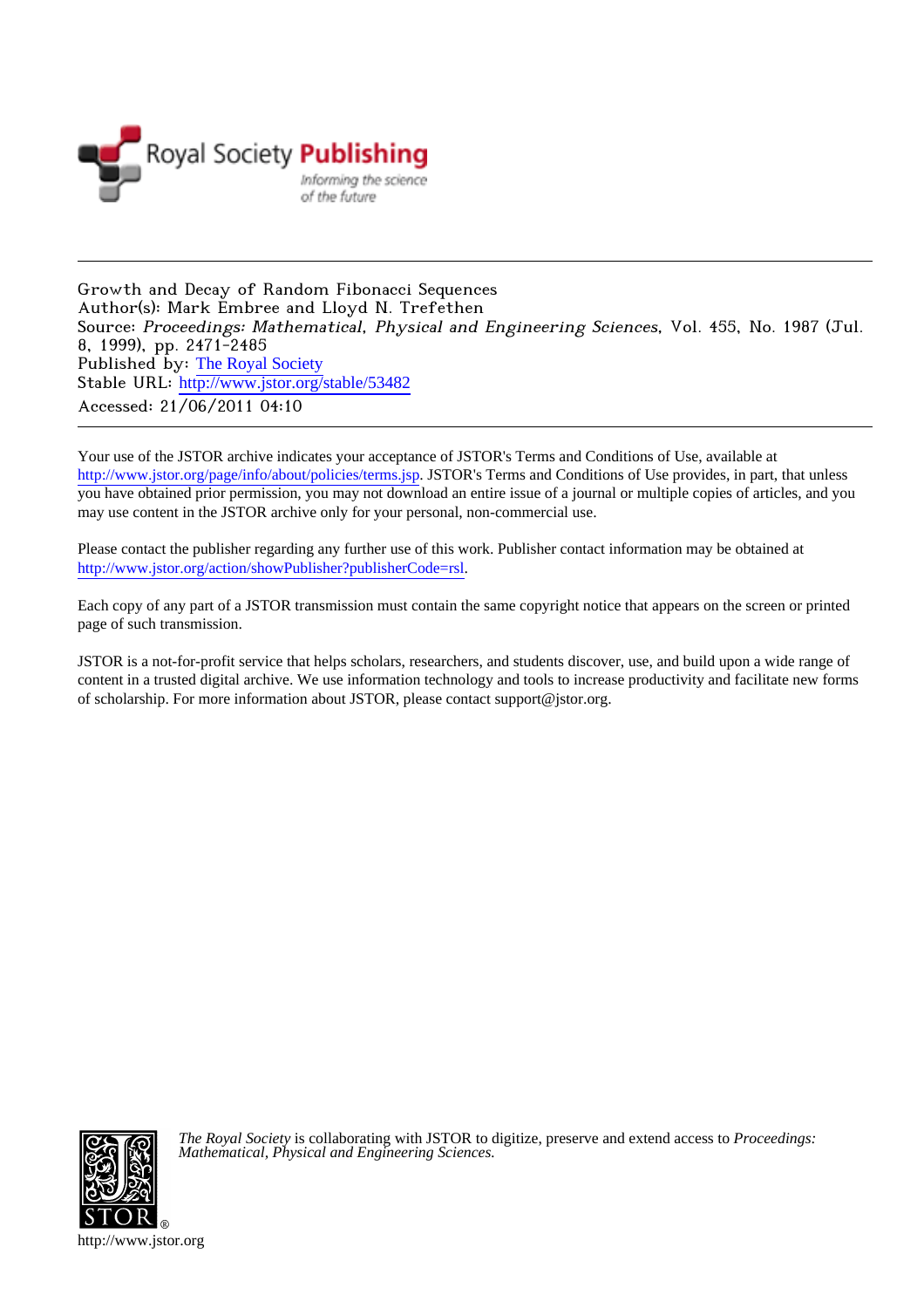# **Growth and decay of random Fibonacci sequences**

**BY MARK EMBREE AND LLOYD N. TREFETHEN** 

**Oxford University Computing Laboratory, Wolfson Building, Parks Road, Oxford OX1 3QD, UK** 

**Received 18 September 1998; accepted 7 December 1998** 

For  $0 < \beta < \beta^* \approx 0.70258$ , solutions to the random recurrence  $x_{n+1} = x_n \pm \beta x_{n-1}$ decay exponentially as  $n \to \infty$  with probability one, whereas for  $\beta > \beta^*$ , they **grow exponentially. By formulating the problem as a Markov chain involving random matrix products and computing its invariant measure-a fractal-the Lyapunov**  constant  $\sigma(\beta) = \lim_{n \to \infty} |x_n|^{1/n}$  is determined numerically for a wide range of values  $\beta$ , and its dependence on  $\beta$  is observed to be non-smooth. (The limit is defined **in the almost sure sense.) This generalizes recent work of Viswanath, who proved**   $\sigma(1) = 1.13198824...$  By a simple rescaling, these results also apply to the more **general random recurrence**  $x_{n+1} = \alpha x_n \pm \beta x_{n-1}$  **for fixed**  $\alpha$  **and**  $\beta$ **. These random recurrence relations have links with many fields, including ergodic theory, dynamical systems, heavy-tailed statistics, spectral theory, continued fractions, and condensed matter physics.** 

> **Keywords: Fibonacci sequence; Lyapunov constant; Markov chain; random matrix products; random recurrences; Viswanath's constant**

## **1. Introduction**

**In a remarkable paper, Viswanath (1999) considers the large n behaviour of solutions to the 'random Fibonacci recurrence',** 

$$
x_{n+1} = \pm x_n \pm x_{n-1}, \tag{1.1}
$$

where the signs are chosen independently and with equal probabilities, and  $x_0 =$  $x_1 = 1$ . Computer experiments, as in figure 1, show exponential growth with n. **The problem of large n behaviour of (1.1) has been mentioned at least since 1963,**  when Furstenberg (1963) established exponential growth with probability 1, but **Viswanath's contribution represents an intriguing new development. By an ingenious application of a Stern-Brocot tree (Graham et al. 1994), he proves that solutions to (1.1) satisfy** 

$$
\lim_{n \to \infty} |x_n|^{1/n} = C \quad \text{a.s.} \tag{1.2}
$$

with  $C = 1.13198824...$ , a number that we propose to call Viswanath's constant. **(The abbreviation 'a.s.' stands for almost surely, which means that any individual sequence satisfies the property with probability 1.) This growth constant is 0.4%**  greater than the fourth root of the familiar constant  $(\sqrt{5} + 1)/2 = 1.61803398...$ **for the standard Fibonacci sequence.**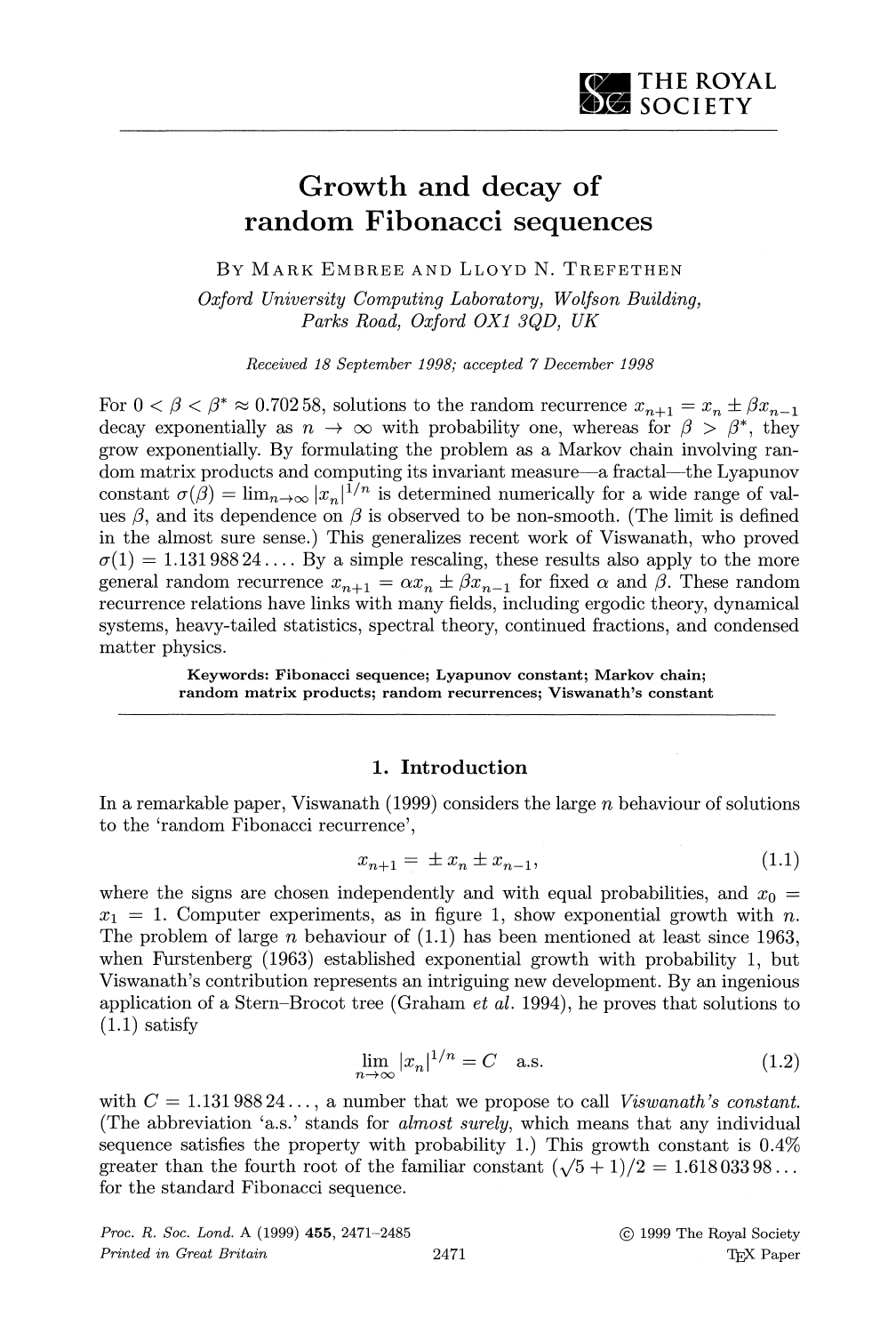

**Figure 1. Random Fibonacci sequences, 100 (a) and 5000 (b) iterations. The dashed line represents exponential growth at the rate given by Viswanath's constant,**   $\sigma(1) = 1.13198824...$ 



**Figure 2. Solutions to the modified recurrence**  $x_{n+1} = x_n \pm \frac{1}{2}x_{n-1}$ , 100 iterations and 5000 iterations. The dashed line represents exponential decay at the rate  $\sigma(1/2) \approx 0.929$ .

Exponential growth of solutions to  $(1.1)$  may seem unsurprising, but a seemingly **similar problem gives exponential decay. Figure 2is the analogue of figure 1 for the random recurrence,** 

$$
x_{n+1} = \pm x_n \pm \frac{1}{2} x_{n-1}.\tag{1.3}
$$

Now, we observe decay at a rate approximately  $0.929<sup>n</sup>$ ! This decay occurs even though the variances of the random variables  $x_n$  increase to  $\infty$  with *n*: the random signs ensure that the terms  $\pm x_n$  and  $\pm \frac{1}{2}x_{n-1}$  of (1.3) are uncorrelated, even though they are not independent, and thus the expected values of the squares  $x_n^2$  grow exponentially according to  $\langle x_{n+1}^2 \rangle = \langle x_n^2 \rangle + \frac{1}{4} \langle x_{n-1}^2 \rangle$ . In other words, we have here **an example of what is known in statistics as a heavy-tailed distribution.** 

**The decay of solutions to (1.3) can be explained heuristically. Suppose a solution**   ${x_n}$  were of constant size,  $x_{n-1} = x_n = 1$ . Then the new value  $x_{n+1}$  would be 3/2 or 1/2 with equal probability. The geometric mean of these numbers,  $\sqrt{3}/2 = 0.866...$ , **is less than 1, and this suggests that exponential decay is to be expected after all.**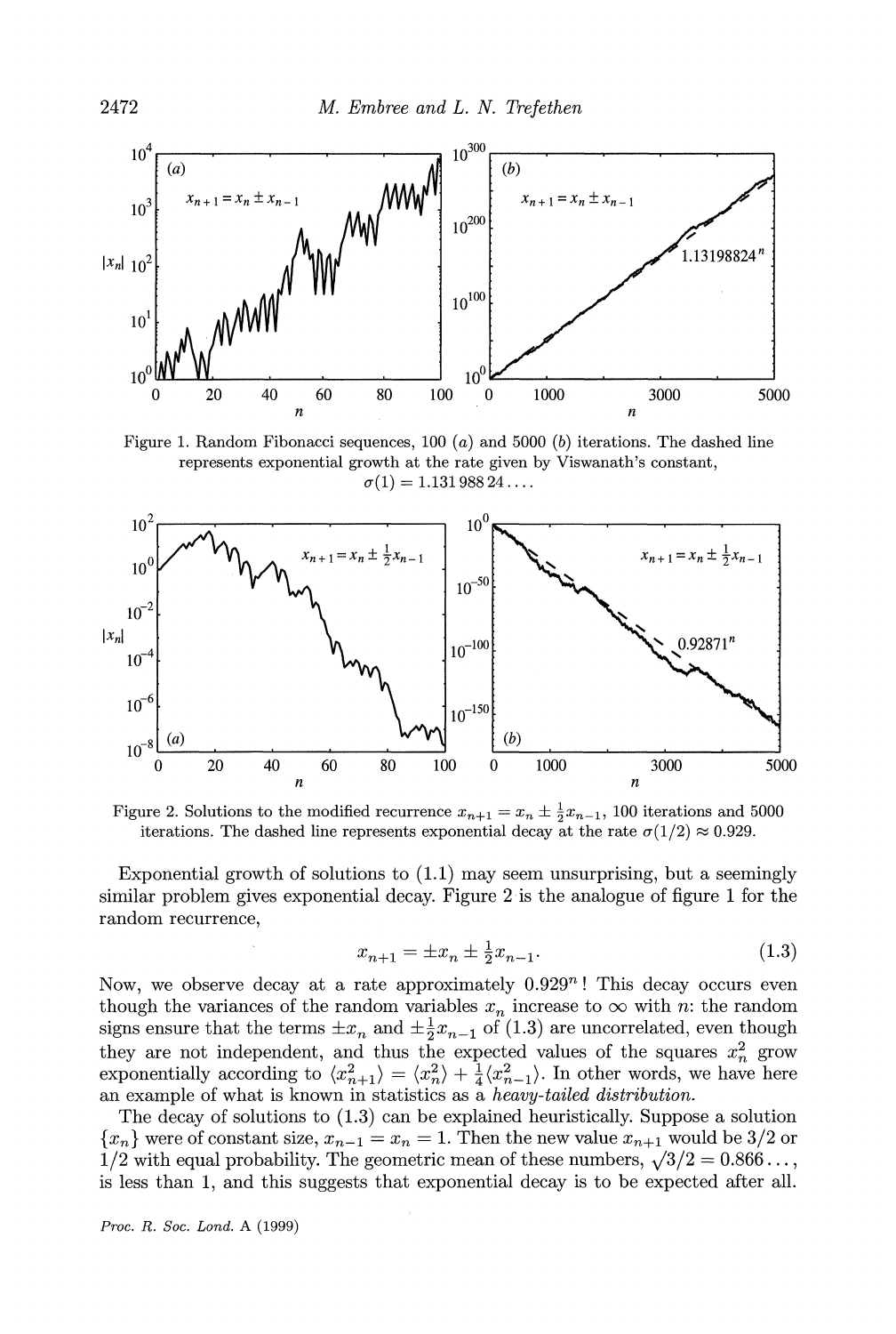**Such an argument is not rigorous, of course, and it does not yield the actual constant**   $C \approx 0.929$ .

**Having realized that solutions to (1.1) grow while solutions to (1.3) decay, we asked, what about the general random recurrence** 

$$
x_{n+1} = \pm x_n \pm \beta x_{n-1} ? \tag{1.4}
$$

**2473** 

**How does the growth rate of solutions**  $|x_n|$ **, as defined by the limit (1.2), depend on**  $\beta$ ? We call this almost sure limit  $\sigma(\beta)$ , the *Lyapunov constant* for (1.5):

$$
\sigma(\beta) = \lim_{n \to \infty} |x_n|^{1/n} \quad \text{a.s.}
$$

(The existence of  $\sigma(\beta)$  follows from results of Furstenberg & Kesten (1960); we shall not give details.) What value  $\beta_{\text{min}} \in (0, 1)$  maximizes the decay rate? At what value  $\beta^* \in (\frac{1}{2}, 1)$  is the recurrence neutrally stable, so that there is neither exponential **growth nor decay?** 

**To answer these questions, we actually study the recurrence,** 

$$
x_{n+1} = x_n \pm \beta x_{n-1},
$$
\n(1.5)

which is more general than  $(1.4)$  in the sense that the sequences generated by  $(1.4)$ **are obtained by randomizing the signs of the sequences generated by (1.5). Thus the symmetric probability distribution for (1.4) can be obtained from the non-symmetric distribution associated with (1.5).** 

**Suppose we modify the recurrence (1.5) to include two constant parameters rather than one,** 

$$
x_{n+1} = \alpha x_n \pm \beta x_{n-1}.\tag{1.6}
$$

Despite appearances, (1.6) is no more general than (1.5), for if  $\{x_n\}$  is a solution to (1.6), then the sequence defined by  $y_n = \alpha^{-n} x_n$  is a solution to (1.5) with  $\beta$ replaced by  $\beta/\alpha^2$ . (We return to this matter in figure 6 below.)

**The subject of random recurrence relations has links with many fields, including ergodic theory, dynamical systems, spectral theory, continued fractions, and condensed matter physics. It is also a special case of the larger subject of iterated random functions, recently surveyed by Diaconis & Freedman (1999). Our interest in the recurrence (1.1), and then in its generalizations (1.5) and (1.6), was prompted originally by questions of spectra and pseudo-spectra for random matrices and operators (Trefethen 1997), which we shall address in a separate publication.** 

#### **2. Fractal dependence on**  $\beta$

**We computed answers to the questions raised in the introduction by two methods. One approach, the elementary one, is to do careful Monte Carlo experiments with**  long runs of the recurrence so as to measure growth rates directly  $(\S 3)$ . The other, **following Viswanath and an extensive literature on the theory of random products of matrices, is to view the recurrence as a Markov chain on a certain one-dimensional state space and then approximate the associated invariant measure by discretization**  (§ 4). Viswanath found that for  $\beta = 1$ , an exact solution can be obtained. For general  $\beta$ , we are unaware of an exact solution, so our results are numerical. We do not have **a proof of their accuracy, but careful varying of parameters and comparison of our**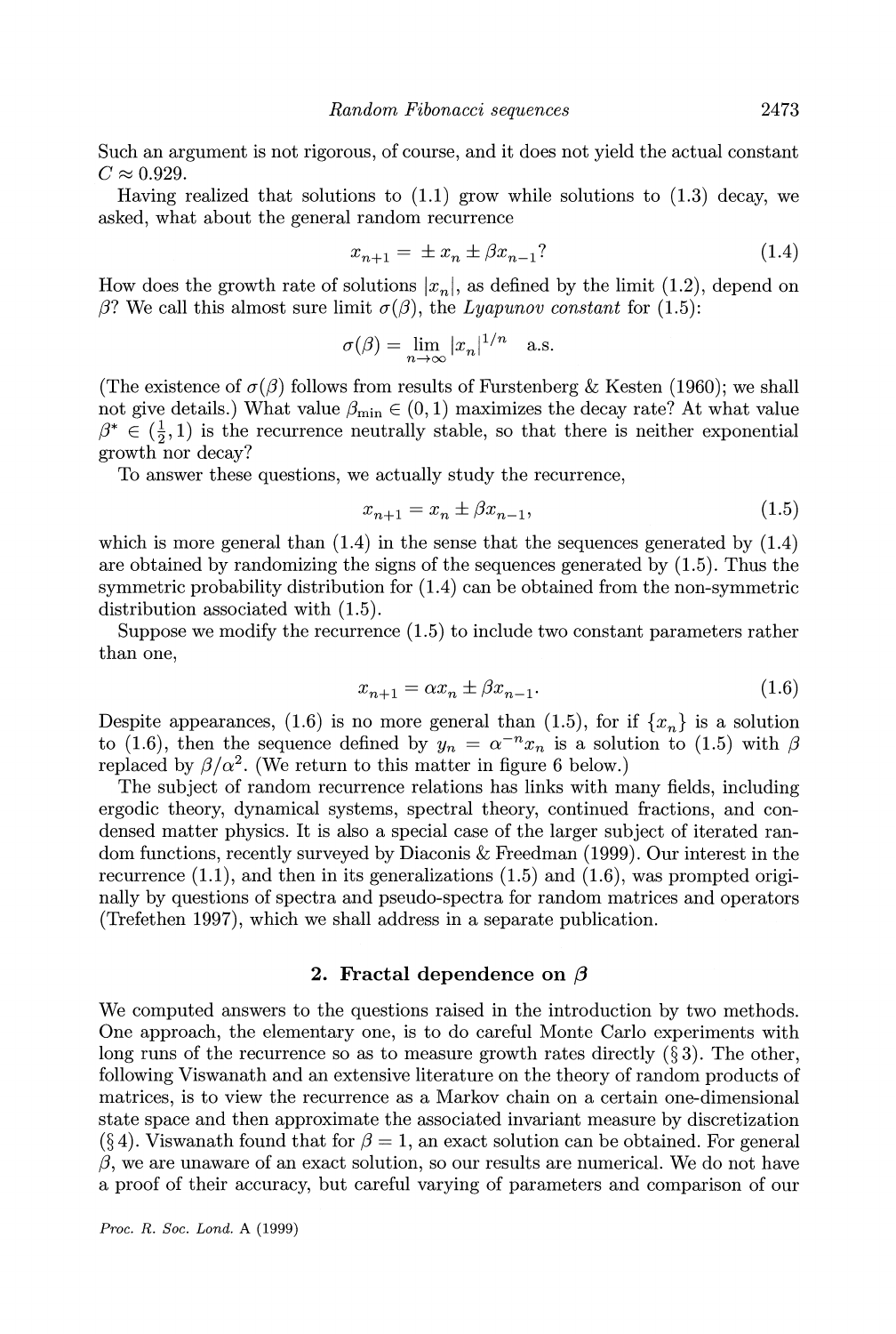**Table 1. Lyapunov constants**  $\lim_{n\to\infty} |x_n|^{1/n}$  **(a.s.) for solutions to**  $x_{n+1} = x_n \pm \beta x_{n-1}$  **for various 3** 

**(The numbers are numerically computed but are believed to be accurate to all the digits listed.)** 

| $\beta$        | Lyapunov<br>constant $\sigma(\beta)$ | $\beta$        | Lyapunov<br>constant $\sigma(\beta)$ |  |
|----------------|--------------------------------------|----------------|--------------------------------------|--|
| $\overline{0}$ | 1                                    | 1              | 1.13198824                           |  |
| 1/128          | 0.99997                              | 1.1            | 1.17710                              |  |
| 1/64           | 0.99988                              | 1.2            | 1.21896                              |  |
| 1/32           | 0.99951                              | 1.3            | 1.258 52                             |  |
| 1/16           | 0.99802                              | 1.4            | 1.29645                              |  |
| 1/8            | 0.99175                              | 1.5            | 1.33338                              |  |
| 1/4            | 0.95797                              | $\overline{2}$ | 1.50476                              |  |
| 1/2            | 0.92871                              | 4              | 2.06082                              |  |
| 0.6            | 0.97017                              | 8              | 2.87007                              |  |
| 0.7            | 0.99908                              | 16             | 4.02898                              |  |
| 0.70258        |                                      | 32             | 5.67716                              |  |
| 0.8            | 1.04188                              | 64             | 8.01433                              |  |
| 0.9            | 1.08775                              | 128            | 11.32382                             |  |

**independent methods of calculation gives us high confidence that the results listed in table 1 are correct to the digits listed.** 

Our best estimate (numerical, not mathematically proved) of the value  $\beta^*$  at which **no exponential growth or decay occurs (Bougerol 1986) is** 

$$
\beta^* \in (0.702\,582, 0.702\,585).
$$

Figure 3 repeats the last two figures for  $x_{n+1} = x_n \pm \beta^* x_{n-1}$ . Here, in contrast to **the other cases, performing the calculation a second time with new random numbers would yield a curve with an entirely different appearance. (Try it!)** 

**Our best estimate of the value at which maximal decay occurs is** 

$$
\beta_{\min} \in (0.367\,470, 0.367\,475),
$$

**with corresponding Lyapunov constant** 

$$
\sigma(\beta_{\min}) \in (0.895\,168, 0.895\,174).
$$

**A** notable result of our computations is that the dependence of  $\sigma(\beta)$  on  $\beta$  is not smooth. Figure 4 summarizes this dependence, suggesting that the curve  $\sigma(\beta)$ **is in fact a fractal. Figure 5 confirms this hypothesis by zooming in on the curve to successively finer scales. It is evident that to the limits of our computational resolution, the irregularity of the curve does not go away.** 

**Figure 6 portrays the results of figure 4 in the form of a stability region in parameter space for the two-parameter recurrence (1.6). The boundary of the stability region is not smooth.** 

**In the past, very few numerical calculations for problems of this kind seem to have been performed. We are unaware of any numerical estimates of the asymptotic behaviour of (1.1), let alone (1.5) or (1.6), before Viswanath (1999). An example of Halperin (1967), however, shows that non-smooth dependence on parameters is**  sometimes to be expected. That  $\sigma(\beta)$  is at least Hölder continuous is a consequence **of theorem 1 in a paper by Le Page (1989).**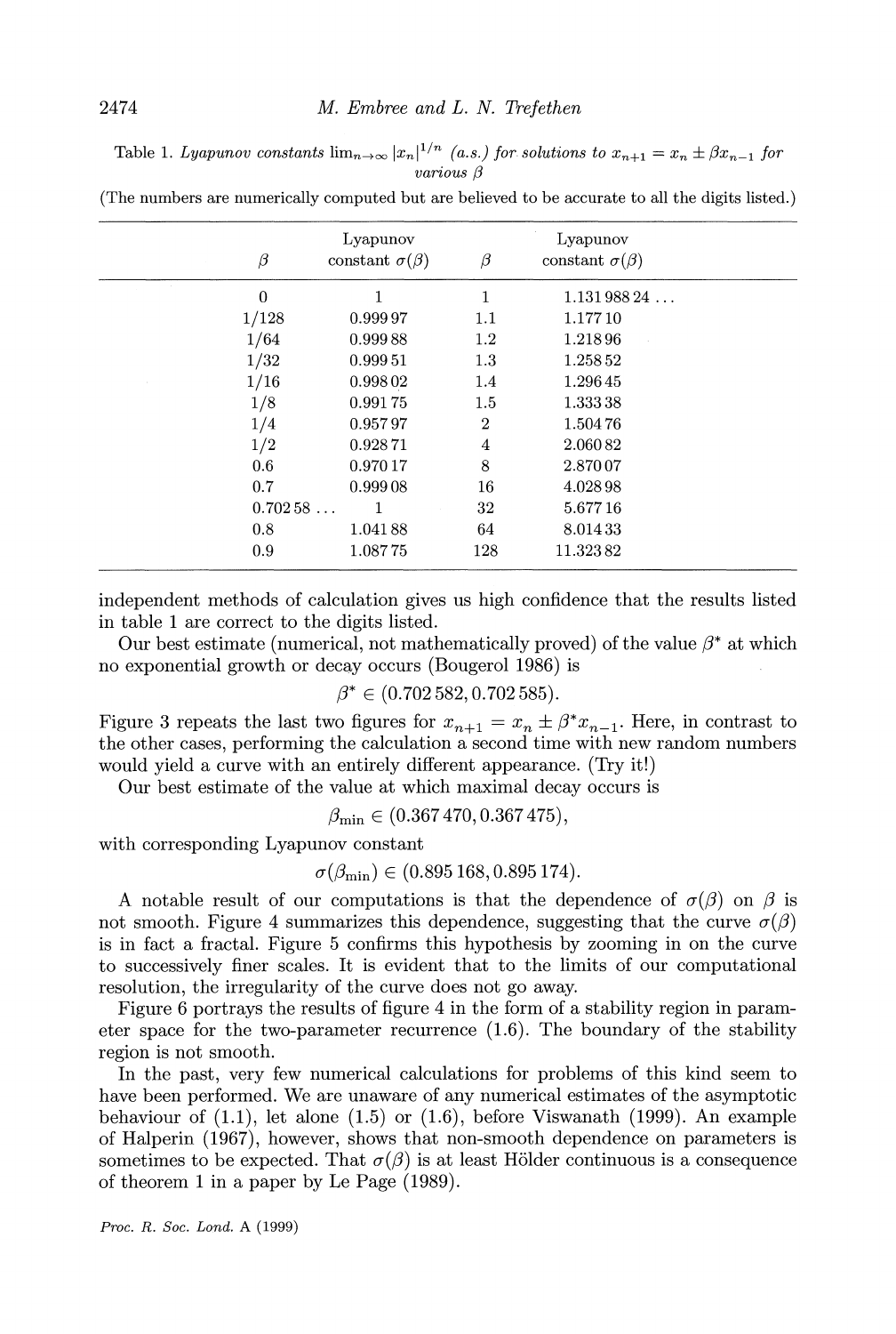

Figure 3. Solutions to the neutrally stable recurrence  $x_{n+1} = x_n \pm \beta^* x_{n-1}$  ( $\beta^* \approx 0.70258$ ), 100 iterations and 5000 iterations. For this special value of  $\beta$ , no exponential growth or decay **occurs.** 



Figure 4. Lyapunov constants for random Fibonacci sequences generated by  $x_{n+1} = x_n \pm \sqrt{\frac{y_n^2}{n}}$  $\beta x_{n-1}$ . The curve is believed to be correct to plotting accuracy. See figure 5 for more detail.

## **3. Monte Carlo calculations**

**Of course, we began our investigations with Monte Carlo experimentation. The recurrence (1.5) can be expressed in a few lines of any programming language. Indeed, we**  think the problem of estimating  $\sigma(1)$  or  $\beta^*$  on a computer might be appealing for **secondary school students.** 

To calculate  $\sigma(\beta)$  by this means to several significant figures, measures must be **taken to avoid overflow and underflow. We begin the recurrence in the natural fash**ion. When the iterates pass an overflow or underflow threshold (we used  $|x_n| > 10^{200}$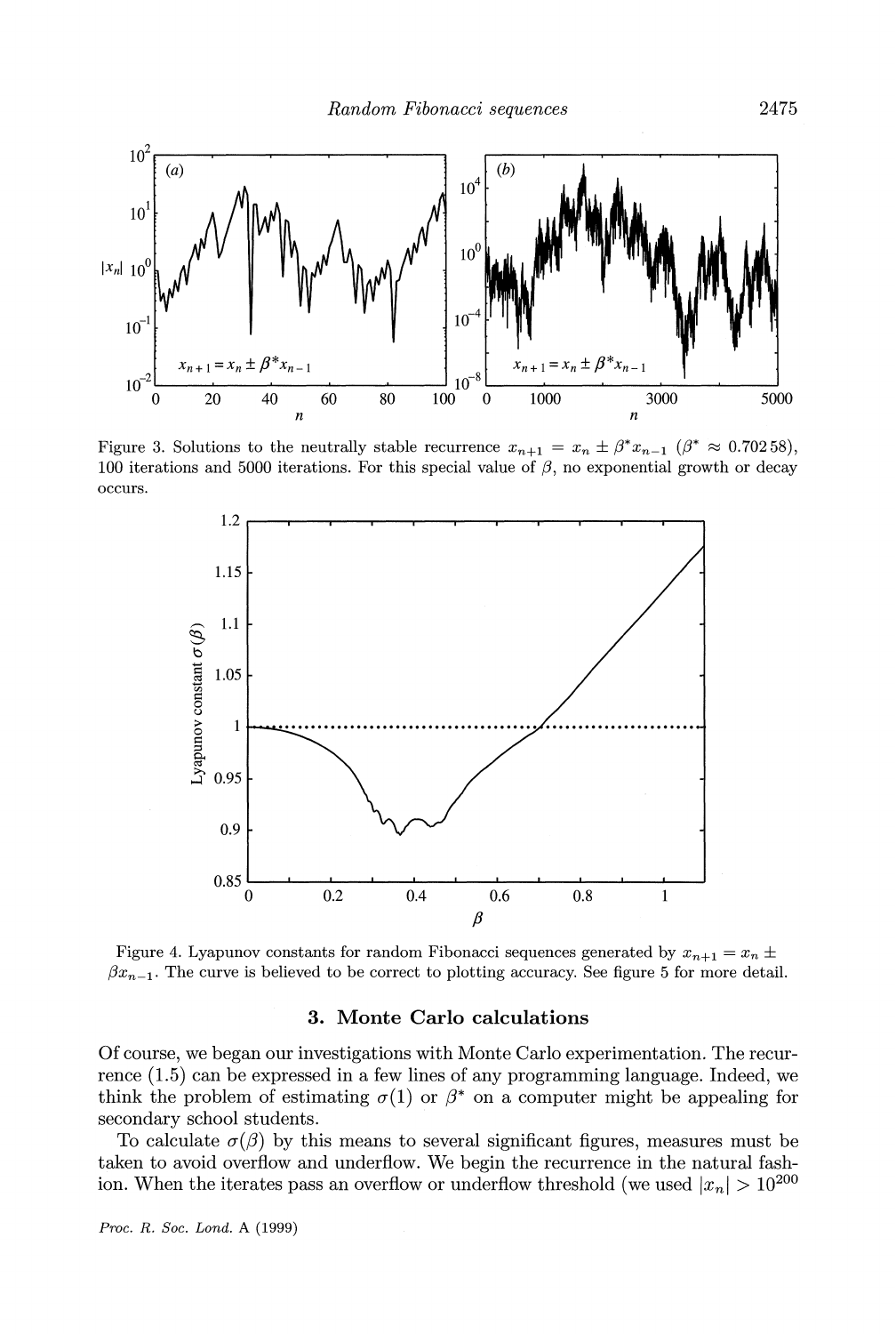

Figure 5. Repetition of figure 4 with  $\beta$  sampled at increasingly finer scales. Each successive plot represents one-quarter of the range of  $\beta$  of the previous one, as indicated by the dashed boxes. For each plot, growth rates for 500 values of  $\beta$  were calculated, and again, the data are believed to be correct to plotting accuracy. Approximately  $10^{11}$  floating point operations went into the **preparation of these four plots.** 

and  $|x_n| < 10^{-200}$ , we take note of it and restart the recurrence with rescaled val**ues. The total growth at the end of a calculation can then be determined from the**  current value,  $x_n$ , and the number of times the overflow/underflow condition has **occurred. This is only one of any number of methods that could be used to scale this computation. The iterates could be rescaled at every step, for example, at a slight extra cost, or at every tenth or hundredth step.** 

**Our rescaling procedure introduces no additional errors into the computation beyond the inevitable rounding errors introduced at every step. Since the machine precision is of the order of 10-16, however, whereas we never take more than 109 steps in a run of the recurrence, it is safe to regard the effects of rounding errors as negligible, far smaller than the effect of changing a single sign in the random sequence. One might more justifiably worry about the possibility of biases in the random number generator, and this is one of the reasons why we consider a different computational approach in the next section.** 

**As is typical of such calculations, our Monte Carlo procedure works excellently for obtaining results to low accuracy, but is unsuitable for high accuracy. Experi**ments confirm that the accuracy of the constants  $\sigma(\beta)$  computed by this method is  $O(N^{-1/2})$ , where N is the length of the sequence. Thus the computational work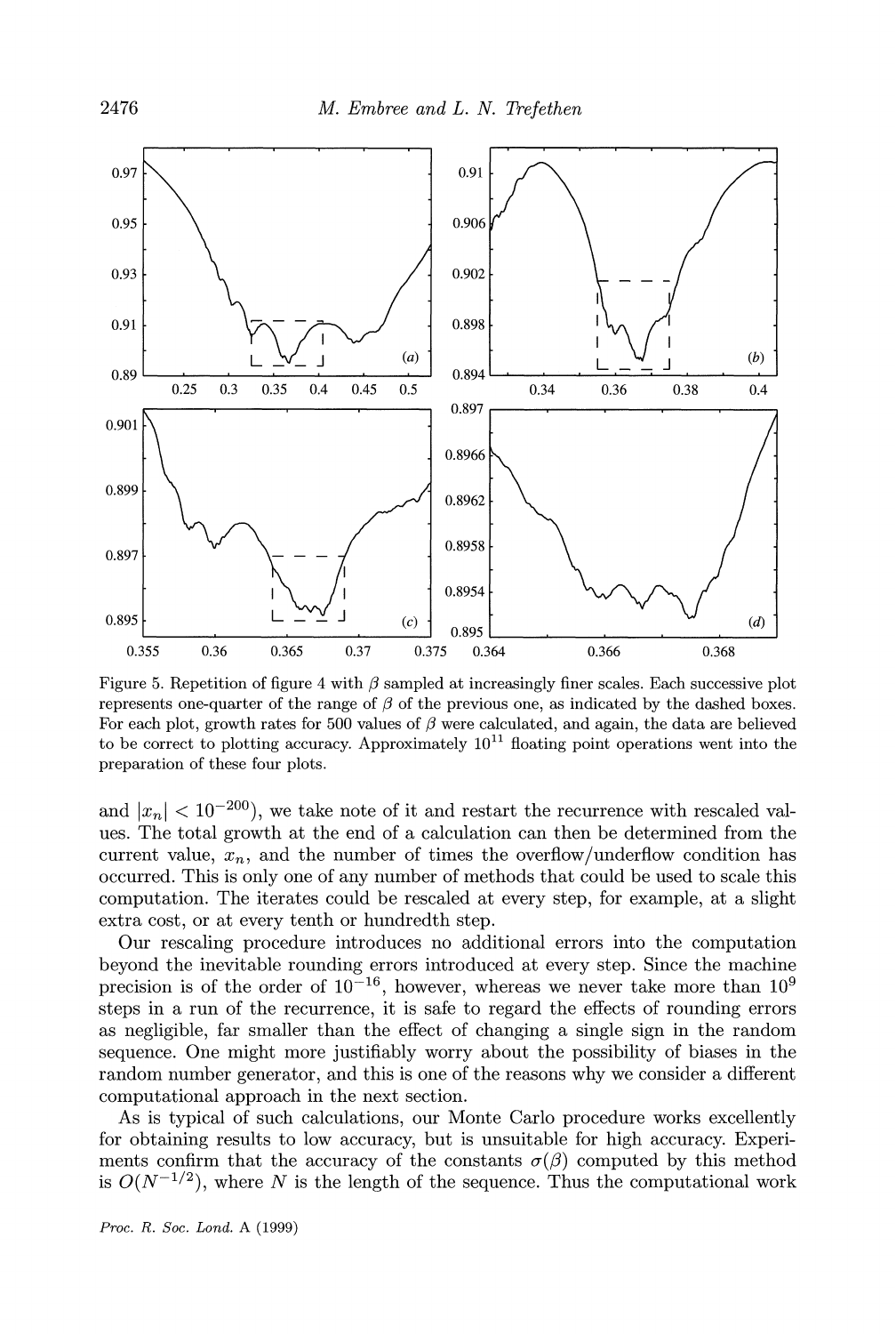

**Figure 6. Stability region for the random recurrence**  $x_{n+1} = \alpha x_n \pm \beta x_{n-1}$ **. For values of**  $\alpha$  **and**  $\beta$  in the shaded region, the Lyapunov constant  $\sigma$  is less than 1, i.e.  $|x_n| \to 0$  a.s. as  $n \to \infty$ .

**scales as the square of the number of digits obtained. Some data to this effect are summarized in figure 8, at the end of the next section. On a workstation, we get about four digits of accuracy in a minute of computing.** 

### **4. Markov chain calculations and random matrix products**

**To achieve higher accuracy and to confirm the validity of our Monte Carlo calculations, we turned to an entirely different and mathematically more revealing method modelled on the work of Viswanath (1999). This is to view the random recurrence (1.5) as a Markov chain whose state space consists of normalized vectors**   $(x_n, x_{n+1})^T$ , and to estimate the invariant measure for this Markov chain by dis**cretization. For general information on Markov chains, see Feller (1968), Meyn & Tweedie (1993) and Norris (1997). Existence and uniqueness of an invariant measure in this case is guaranteed by theorems presented by Bougerol (Bougerol & Lacroix 1984).** 

The non-stochastic recurrence  $x_{n+1} = x_n + \beta x_{n-1}$  can be written in the vector **form** 

$$
\begin{pmatrix} x_n \\ x_{n+1} \end{pmatrix} = \begin{pmatrix} 0 & 1 \\ \beta & 1 \end{pmatrix} \begin{pmatrix} x_{n-1} \\ x_n \end{pmatrix},
$$

**with solutions growing asymptotically at the rate given by the dominant eigenvalue of the matrix. For the stochastic recurrence (1.5), we can work with the same vectors, but the matrix applied at each step is now one of the two possibilities** 

$$
A = \begin{pmatrix} 0 & 1 \\ \beta & 1 \end{pmatrix}, \qquad B = \begin{pmatrix} 0 & 1 \\ -\beta & 1 \end{pmatrix}
$$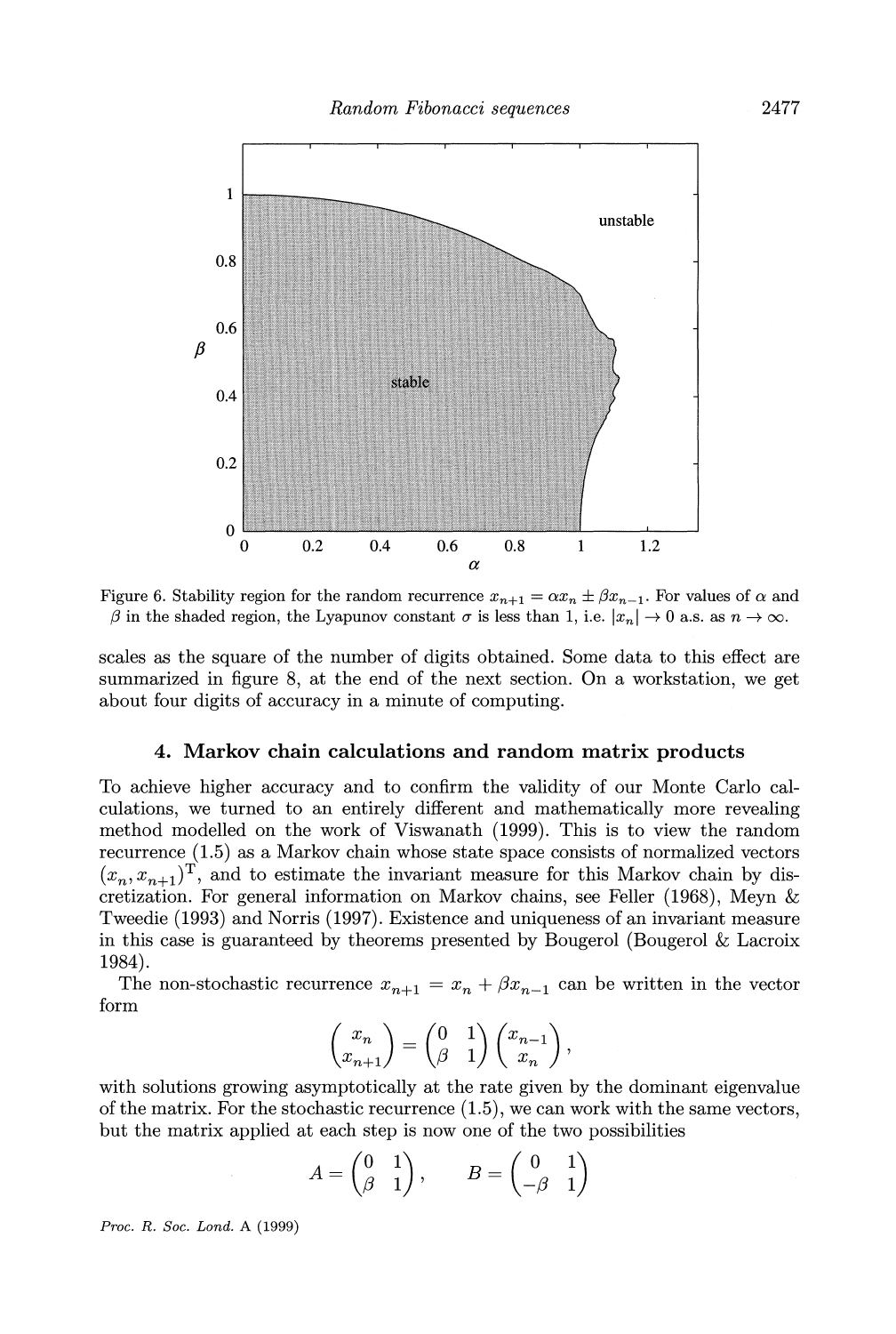**chosen at random. The recurrence becomes** 

$$
\begin{pmatrix} x_n \\ x_{n+1} \end{pmatrix} = M_n M_{n-1} \cdots M_1 \begin{pmatrix} x_0 \\ x_1 \end{pmatrix},
$$

where each  $M_i$  is either A or B with equal probability. The growth rates are not **governed by the eigenvalues of A and B, but rather by the asymptotic behaviour of**  the product  $M_nM_{n-1}\cdots M_1$ , a quantity which cannot be computed in an elementary **fashion. Thus the random Fibonacci sequence is a problem in random matrix products, a subject whose study was initiated by Bellman (1954). Other notable papers in the field of random matrix products include those by Furstenberg & Kesten (1960), Furstenberg & Kifer (1983), Guivarc'h & Raugi (1985), Le Page (1989), and an excellent introduction to this subject is the lengthy review by Bougerol that constitutes the first half of Bougerol & Lacroix (1984).** 

**To analyse this process as a Markov chain, we first reduce the two-dimensional state space to one dimension by normalizing, so that we are effectively dealing with**  the projective line. One way to normalize  $(x_n, x_{n+1})$ <sup>T</sup> is to consider the angle between successive iterates  $(x = (\cos \theta, \sin \theta)^T, \ \theta \in (-\pi/2, \pi/2)$ . Another is to consider the slope  $(x = (1, m)^T$ ,  $m = \tan \theta$ ). The angles are the simplest conceptually, and the **slopes are the simplest algebraically, so we find it convenient to keep both formulations in mind and pass between them as necessary, making no distinction between the two in notation. The essential question becomes, what fraction of the time does**  the random recurrence spend in the state corresponding to each angle  $\theta$  or slope m?

This formulation suggests that we look for a probability density function  $p(\theta)$  or  $p(m)$  that is invariant with respect to the steps of the random recurrence. This is essentially the right idea, but we must be a little more careful, for such a  $p(\theta)$  or **p(m), defined pointwise, does not exist. What does exist is an invariant measure**   $\nu$ —not absolutely continuous—that would correspond to the integral of p. For any interval  $I = [\theta_1, \theta_2]$  or  $[m_1, m_2], \nu(I)$  is equal to the proportion of the time, in the limit  $n \to \infty$ , that the Markov process spends in the corresponding interval. More generally,  $\nu$  is a Borel measure defined on Borel subsets of  $[-\pi/2, \pi/2]$  or R.

**At any point in the Markov process, the current state x was reached by taking**  one step either from  $A^{-1}x$  or from  $B^{-1}x$ . The invariant measure  $\nu$  must accordingly **have the property** 

$$
\nu(S) = \frac{1}{2}\nu(A^{-1}S) + \frac{1}{2}\nu(B^{-1}S).
$$

**In terms of slopes, the two inverse maps are** 

$$
A^{-1}m=\frac{\beta}{m-1},\qquad B^{-1}m=\frac{\beta}{1-m}.
$$

It follows that for slope intervals  $S = [m_1, m_2]$ , the invariance condition is

$$
\nu([m_1, m_2]) = \frac{1}{2} \nu \left( \frac{\beta}{[m_1, m_2] - 1} \right) + \frac{1}{2} \nu \left( \frac{\beta}{1 - [m_1, m_2]} \right).
$$
 (4.1)

(This notation means that the measure of the interval  $[m_1, m_2]$  is the mean of the **measures of the two sets**  $\{\beta/(m-1): m \in [m_1, m_2]\}$  **and**  $\{\beta/(1-m): m \in [m_1, m_2]\}$ **. This simple equation, distantly analogous to what Strang calls a dilation equation in the study of wavelets (Strang 1989), is the heart of the analysis of our random recurrence. Our numerical problem is to compute approximations to the measure v that satisfies it.**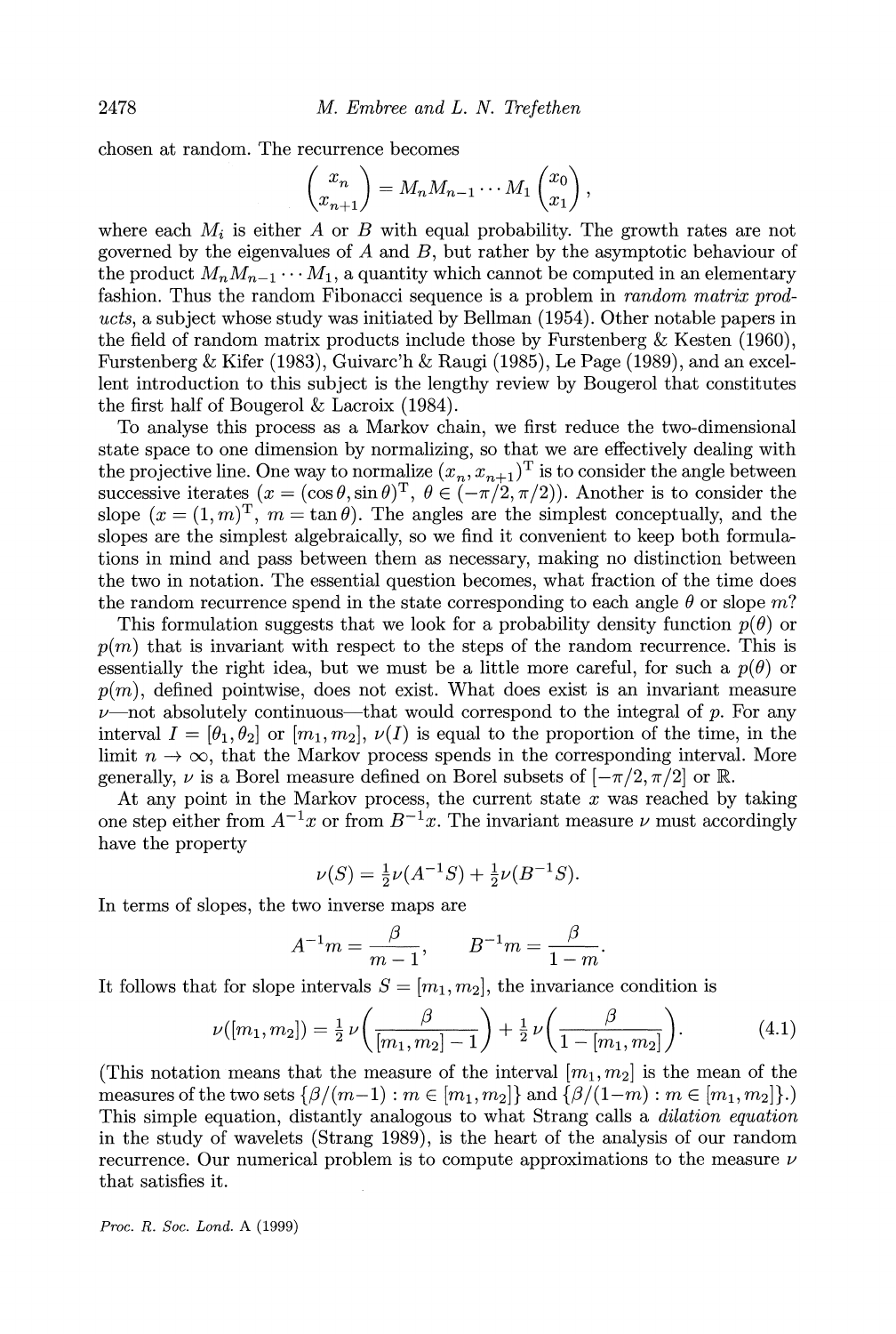Viswanath, working from the recurrence  $x_{n+1} = \pm x_n + x_{n-1}$ , makes the observa**tion that the inverse maps take intervals in a Stern-Brocot tree to other intervals in**  the same tree, from which he deduces an exact expression for  $\nu([m_1, m_2])$ . The presence of  $\beta \neq 1$  in the numerators of (4.1) apparently precludes such a clean solutionin the general case. Instead, we numerically approximate  $\nu([m_1, m_2])$  using piecewise constant functions. Specifically, we subdivide  $[-\pi/2, \pi/2]$  into N equally spaced angular intervals,  $I_1, \ldots, I_N$ . Converting the angular intervals into slope intervals, **we apply the inverse maps, which are then converted back into angles. In terms of angular intervals, equation (4.1) takes the form** 

$$
\nu(I_j) = \frac{1}{2}\nu\left(\tan^{-1}\left(\frac{\beta}{\tan(I_j)-1}\right)\right) + \frac{1}{2}\nu\left(\tan^{-1}\left(\frac{\beta}{1-\tan(I_j)}\right)\right). \tag{4.2}
$$

We approximate this equation on the discrete set of intervals  $I_1, \ldots, I_N$  by the equa**tion** 

$$
\nu_j = \frac{1}{2} \sum_{k=1}^N c_k \nu_k,
$$

where  $\nu_i$  is our discrete approximation to  $\nu(I_i)$ . Here each coefficient  $c_k$ , a number between 0 and 2, represents the amount that  $I_k$  overlaps with each of the intervals **on the right-hand side of (4.2). These N equations together form a linear system of**  rank  $N-1$ , which can be made consistent by replacing the Nth equation by the conservation condition  $\sum_{j=1}^{N} \nu_j = 1$ .

**The system of equations just described is sparse and non-symmetric. Direct sparse matrix techniques can be used to solve it, but our experiments with the built-in**  sparse solvers provided in MATLAB<sup>®</sup> indicate that such methods require  $O(N^3)$ operations and  $O(N^2)$  storage. This is a prohibitive amount of work, an order of **magnitude greater than for the Monte Carlo method, and the memory requirements would preclude treatment of large values of N. On the other hand, we found that we could keep the storage under control and beat the Monte Carlo method in speed by applying a non-symmetric iterative solver, Bi-CGSTAB (Barrett et al. 1994; Greenbaum 1997; Van der Vorst 1992). As is typical of Krylov subspace methods, Bi-CGSTAB approximately solves the linear system using only matrix-vector multiplications, inner products, and vector additions. The matrix-vector multiplication can be implemented using a sparse matrix data structure with a fixed number of non-zeros per row. Though our coefficient matrix is not normal, plots of pseudospectra (Trefethen 1997) for low-dimensional instances suggest that the degree of non-normality is limited. The eigenvalues are well clustered, and the condition num**ber grows linearly,  $\kappa_2 = O(N)$ . Bi-CGSTAB solves the system quickly, even without **preconditioning (though perhaps the convergence could be accelerated by a coarsegrid preconditioner), and the number of iterations does not grow very much as we refine the mesh, being 40 or 50 for typical calculations to six or seven digits of accuracy. In the end, our Markov chain algorithm produces accurate estimates of the parameter**  $\sigma(\beta)$  **in an amount of time that grows approximately linearly with N.** 

Figure 7 depicts invariant measures computed in this manner for four values of  $\beta$ . The curves look like plots of  $p(\theta)$ , the probability density function that does not exist. In actuality, they are histograms of values  $\{\nu_k\}$  based on a subdivision of  $[-\pi/2, \pi/2]$ into  $N = 256$  equal subintervals. These histograms are well defined, but they do not **converge to continuous curves as the discretization is refined. For smaller values of**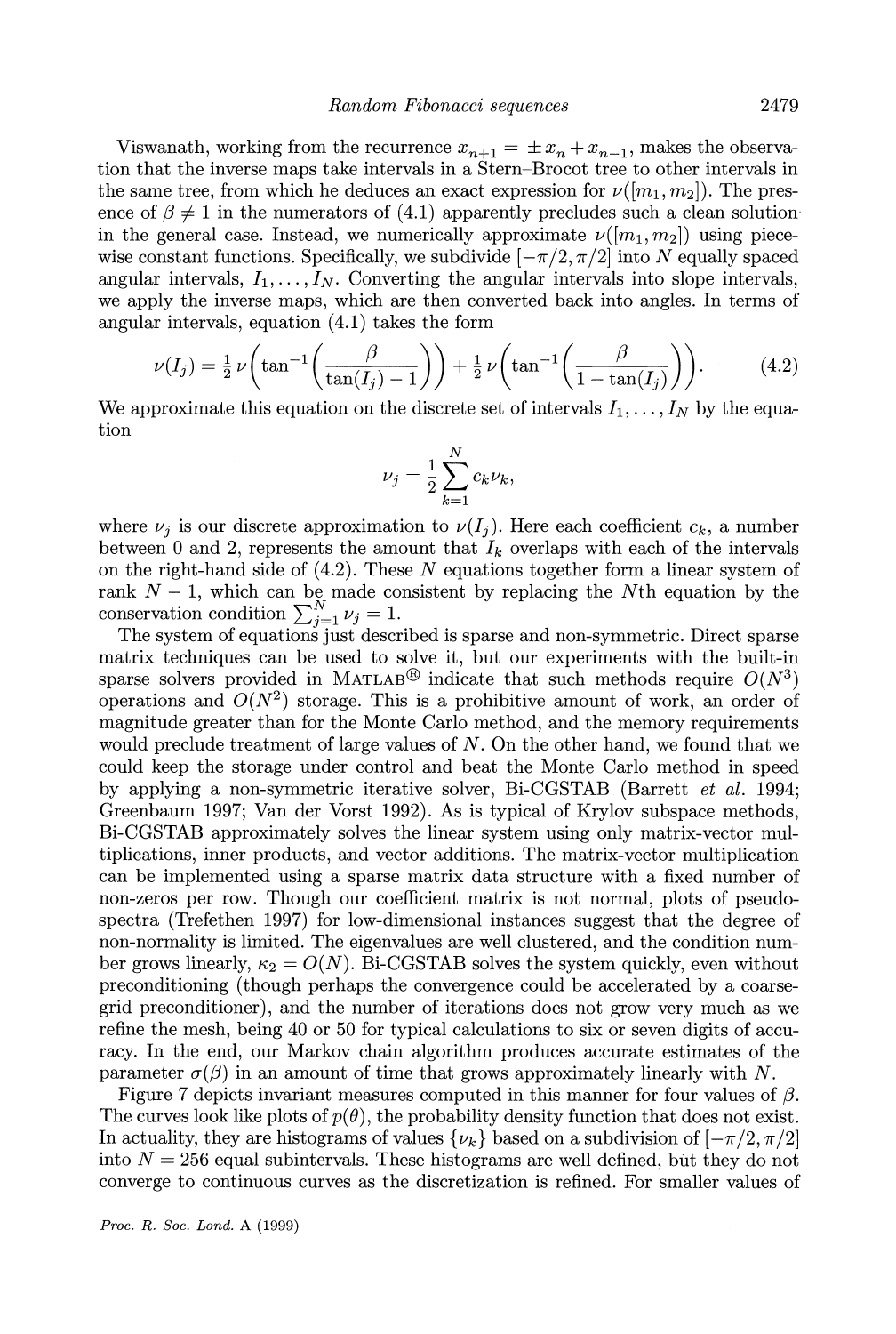

**Figure 7.** Discrete histogram approximations  $\{\nu_k\}$  to the invariant measure  $\nu$  using  $N = 256$ intervals on  $[-\pi/2, \pi/2]$ , for four values of  $\beta$ . For small  $\beta$ , most of the measure is concentrated in  $\theta > 0$ : sign changes in the recurrence are exponentially rare (see figure 9).

**/3, the fractal nature of the invariant measure is strikingly apparent in the figure. For**  larger  $\beta$ , the measure is smoother.

The histograms of figure 7 were obtained by solving linear systems of size  $N = 256$ . **From such approximations one can obtain Lyapunov constants accurate to about two**  digits. For the six-digit results reported in table 1, we increased  $N$  to  $2^{21}$ . This could **be done via a matrix of dimension 221, but instead, following Viswanath, we used a matrix of dimension 220 by taking advantage of a symmetry property. Since only**  the behaviour of  $|x_n|$  is being measured, one can make use of the recurrence (1.4) with two random signs, thereby attaining a probability distribution that is even with respect to  $\theta$ , which is then computed only for values  $\theta > 0$ . In the end, the largest matrix we deal with is of dimension  $2^{20} = 1048576$ , with approximately  $10^7$  non**zero entries, filling 100 megabytes of memory on our Sun Ultra 30 workstation. (The**  precise figures depend on  $\beta$ .) Each matrix-vector multiplication in the Bi-CGSTAB **iteration takes about 1 s.** 

This completes our explanation of how the invariant measure  $\nu$  is computed. It **remains to describe how we get from**  $\nu$  **to the Lyapunov constant**  $\sigma(\beta)$ **. The answer is** that once  $\nu$  is known,  $\sigma(\beta)$  can be obtained by an integral due originally to Fursten-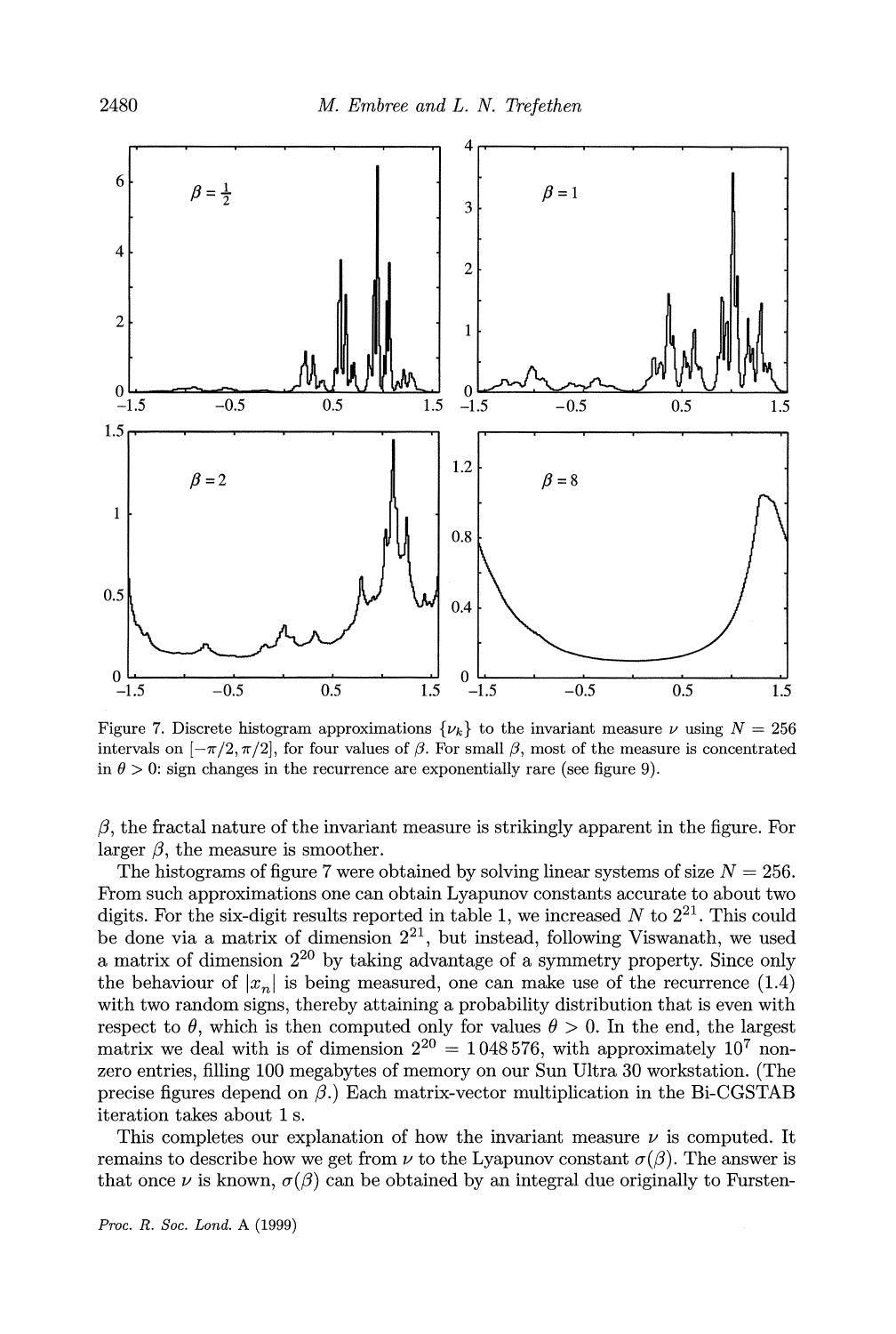

**Figure 8. Computation times for the Monte Carlo and Markov chain methods for determining the**  number  $\sigma(1)$ . The x-axis represents elapsed time on a Sun Ultra 30 workstation, and the errors **represented on the y-axis were computed by taking advantage of Viswanath's eight-digit result**   $\sigma(1) = 1.13198824...$  For higher-accuracy computations, the Monte Carlo method cannot **compete.** 

**berg and sometimes known as Thouless's formula,** 

$$
\log(\sigma(\beta)) = \int \operatorname{amp}(x) \, \mathrm{d}\nu,
$$

where  $amp(x)$  denotes the amplification factor associated with the state x,

$$
amp(x) = \frac{1}{2} \log \frac{\|Ax\|_2}{\|x\|_2} + \frac{1}{2} \log \frac{\|Bx\|_2}{\|x\|_2} = \frac{1}{4} \log \left( \frac{\beta^4 + 4m^4}{(1+m^2)^2} \right).
$$
 (4.3)

**By exploiting the monotonicity of this function in most subintervals, we calculate**  approximate upper and lower bounds for  $\sigma(\beta)$ . As we refine the size of the mesh used to approximate  $\nu$ , experiments show that these upper and lower estimates **converge linearly to values consistent with our Monte Carlo experiments. Even for relatively low accuracies, the Markov chain solution is faster. Figure 8 illustrates these convergence properties.** 

## **5. Discussion and generalizations**

**The complex behaviour of our simple recurrence suggests numerous problems for further investigation. We shall mention a few of them.** 

**A** careful study of the fractal nature of the curve  $\sigma(\beta)$  would be interesting. For **example, what can be said about the fractal dimension (Falconer 1990)? Does the**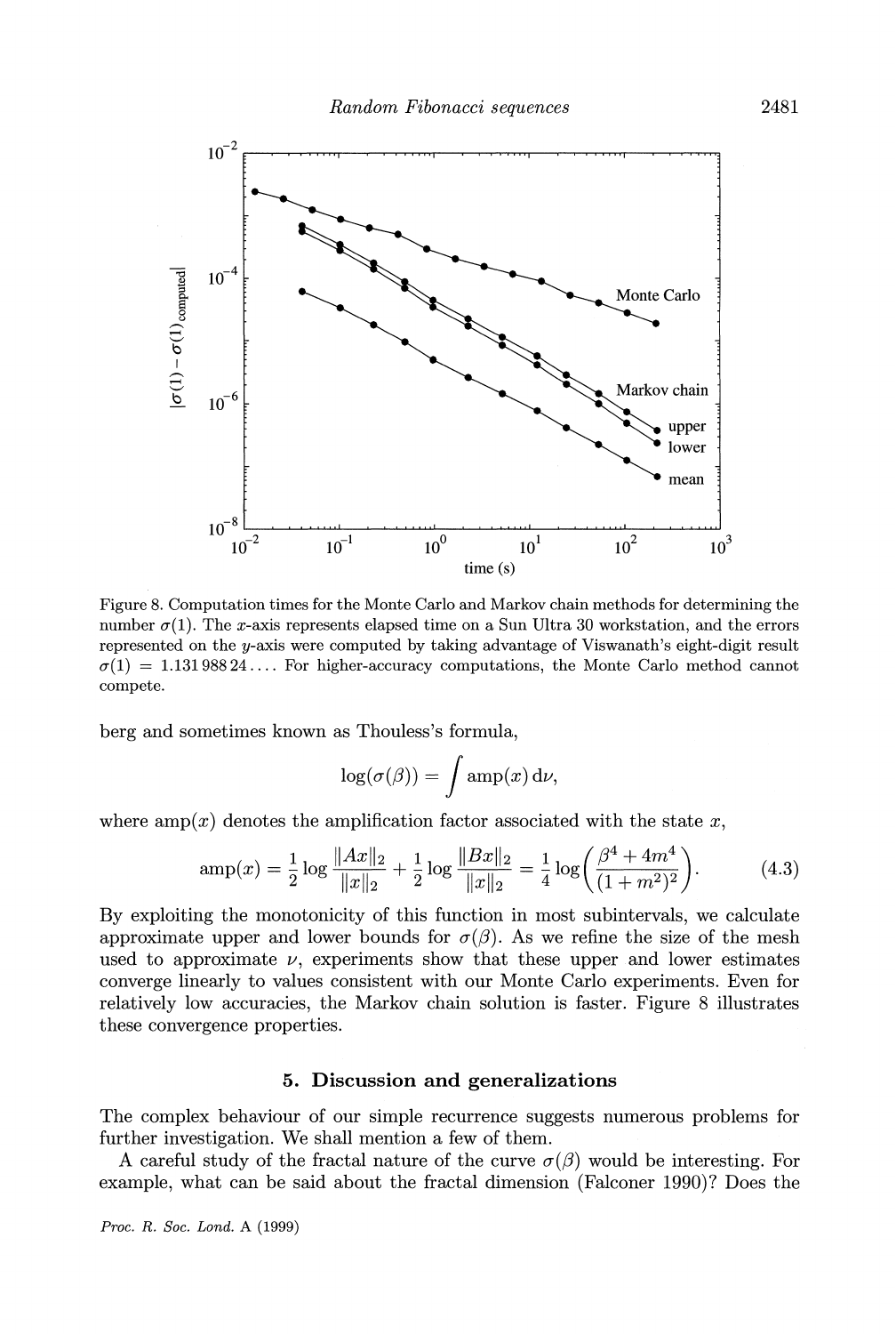irregularity in figure 4 diminish only gradually outside the region near  $\beta = 0.4$ , or **does the curve become genuinely smooth for certain 3?** 

Rigorous analysis of  $\sigma(\beta)$  would probably be feasible in the limits  $\beta \to 0$  and  $\beta \rightarrow \infty$ . Consideration of the geometric mean of  $1 - \beta$  and  $1 + \beta$  suggests the asymptotic behaviour  $\sigma(\beta) \sim 1 - \frac{1}{2}\beta^2$  as  $\beta \to 0$ , convincingly matched by the results of table 1, and the next term in the series appears to be about  $-1.75\beta^4$ . A similar **argument** suggests  $\sigma(\beta) \sim \beta^{1/2}$  as  $\beta \to \infty$ , also confirmed by the data, and the next term in that series appears to be about  $0.114\beta^{-1/2}$ .

**Precise statements could be made about the statistical aspects of the random vari**ables  $x_n$ ,  $|x_n|$ ,  $|x_n|^{1/n}$ , or  $n^{-1}$  log  $|x_n|$ . According to results developed over the years **by Furstenberg, Tutubalin, Virtser, Le Page, Guivarc'h, Goldsheid, and others, the**  distributions of  $n^{-1} \log |x_n|$  and  $|x_n|^{1/n}$  converge to Gaussians of standard deviation  $O(n^{-1/2})$  as  $n \to \infty$ . (If one distribution converges to a Gaussian, so must the other, **since the standard deviations are diminishing to zero.) This is a kind of 'central limit theorem for random matrix products' (see Bougerol & Lacroix (1984), Goldsheid & Guivarc'h (1996), Guivarc'h & Raugi (1986) and the references therein).** 

**Another question suggests itself that might be of physical interest in certain appli**cations. In figure 7 it is apparent that for large  $\beta$ , a considerable amount of measure is associated with values  $\theta < 0$ , corresponding to sign changes in the random sequence. For small  $\beta$ , however, sign changes become very rare. Let us define the *sign-flip fre*quency  $f(\beta)$  to be the proportion of values  $x_n$  with  $x_nx_{n-1} < 1$  in the limit  $n \to \infty$ . Figure 9 indicates the exponential decrease of the sign-flip frequency as  $\beta$  reduces **to 1/4. Don Coppersmith of IBM T. J. Watson Research Centre pointed out the significance of the value 1/4 to us and provided the remarkably accurate estimate** 

$$
f(\beta) \approx 2^{-\pi/(2\sqrt{\beta}-1/4)},\tag{5.1}
$$

**based on counting how many successive fortuitous sign choices are required to achieve a sign flip. Sign-flip frequencies for other related problems have been considered previously by Simon & Taylor (1985).** 

**The above remarks concern further investigations that might be made of our stochastic recurrence problem as formulated in (1.5). In addition, numerous ideas for modification of the problem suggest themselves.** 

The coin might be weighted, so that  $+$  is chosen with probability p and  $-$  with probability  $1-p$ . In the limit  $p \to 1$  we recover the non-stochastic recurrence relation  $x_{n+1} = x_n + \beta x_{n-1}$ 

The coefficients  $\{-1, 1\}$  in the recurrence  $x_{n+1} = \pm x_n \pm \beta x_{n-1}$  might be replaced **by, for example, standard normally distributed random numbers or uniform random numbers in [-1, 1]. (For definiteness, we now choose the variant with two random coefficients rather than one.) In the former case, since the coefficients are what are known as stable random variables (Feller 1971), an analytic solution can probably**  be obtained by using the methods of Viswanath & Trefethen (1998); for  $\beta = 1$  and  $\beta = 1/2$  our numerical experiments give growth rates of approximately 0.995 and **0.797, respectively. In the latter case, perhaps no closed form solution is possible;**  numerical experiments suggest results for  $\beta = 1$  and  $\beta = 1/2$  of approximately 0.7499 **and 0.5804. For problems like these involving a continuum of matrices governed by a probability density function rather than just a measure, theorem 2 of Le Page (1989) implies that the dependence of**  $\sigma(\beta)$  **on**  $\beta$  **<b>is**  $C^{\infty}$ .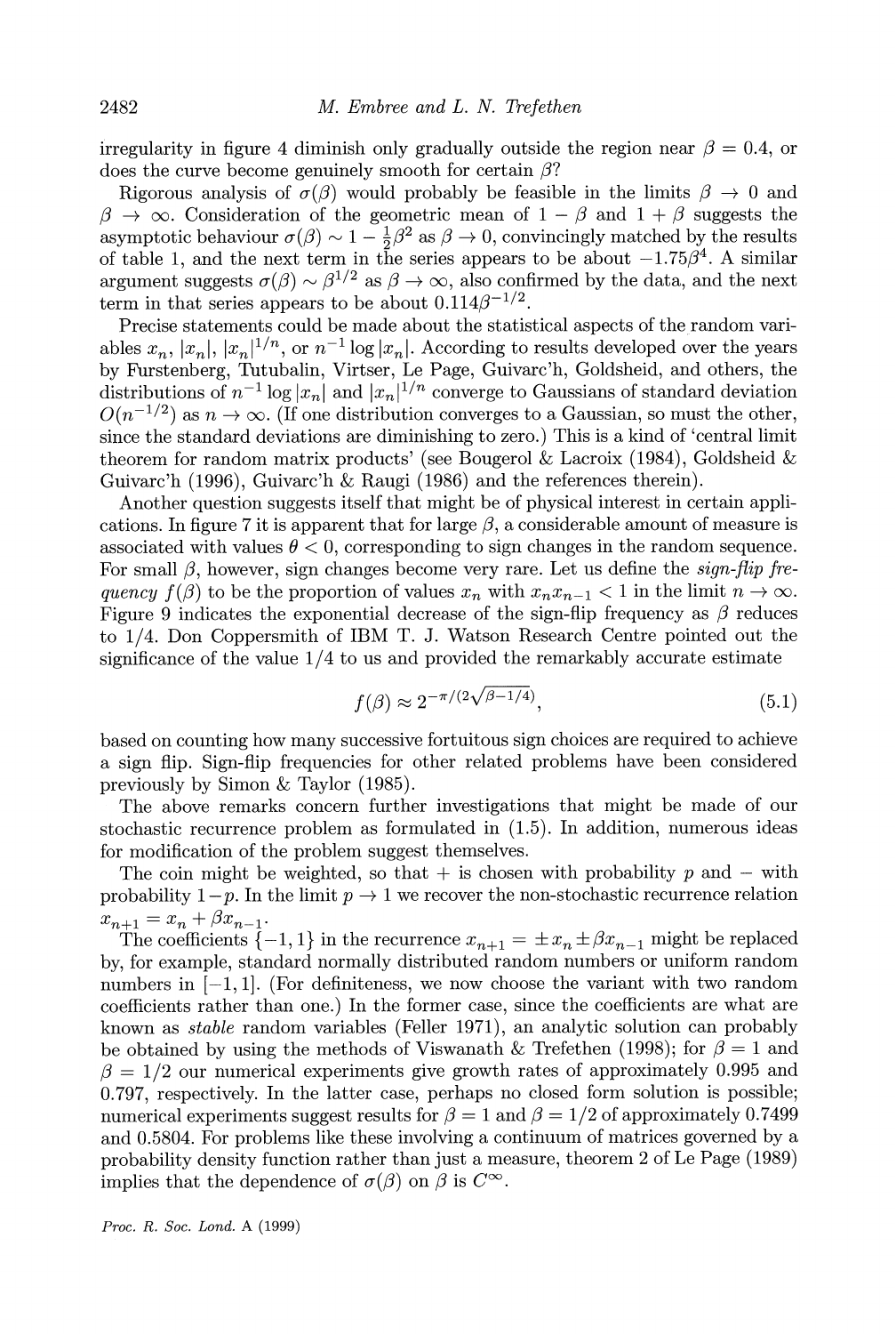

Figure 9. Sign-flip frequency as a function of  $\beta$ . The frequency is 0 for  $\beta \leq 1/4$ . The dashed **line indicates the approximation (5.1) derived by Coppersmith.** 

**The length of the recurrence might be increased. In our eyes the most interesting such generalization is the triangular system of recurrences of growing length** 

$$
x_1 = \pm \alpha x_0,
$$
  
\n
$$
x_2 = \pm \alpha x_1 \pm \alpha^2 x_0,
$$
  
\n
$$
x_3 = \pm \alpha x_2 \pm \alpha^2 x_1 \pm \alpha^3 x_0,
$$
  
\n
$$
\vdots
$$
  
\n(5.2)

where  $\alpha$  is a parameter. For  $\alpha = 1$ , we obtain the system of recurrences studied in Viswanath  $\&$  Trefethen (1998), except with  $\{-1, 1\}$  rather than normally distributed coefficients; computations show that the growth rate is approximately 1.3272. Other values of  $\alpha$  are mathematically equivalent, via a rescaling  $y_n = \alpha^{-n} x_n$ , as in the **remark following (1.6). In particular, for**  $\alpha = \alpha^* \approx 1/1.3272 \approx 0.7535$ **, the sys**tem (5.2) is neutrally stable. A matrix version of this observation is that if  $A_n$  is an  $n \times n$  triangular matrix with 1 on the diagonal and random entries  $\pm \alpha^j$  on the *j*th subdiagonal, then  $||A_n^{-1}||$  increases exponentially as  $n \to \infty$  for  $\alpha > \alpha^*$ , but only increases very slowly for  $\alpha < \alpha^*$ . For  $\alpha < \frac{1}{2}$ , there is no growth at all.

One might take the distribution of coefficients to be complex. If  $\{-\beta, \beta\}$  in (1.5) is replaced by the complex circle  $\{e^{i\theta}\beta\}$  with a uniform probability distribution, for example, then the dependence of  $\sigma$  on  $\beta$  is as shown in figure 10; the Lyapunov constants for  $\beta = 1/2$  and  $\beta = 1$  are approximately 1.02 and 1.19, respectively. Now there is no decay for any value of  $\beta$ . A heuristic explanation for this is that as a **consequence of Cauchy's theorem, the geometric mean of the complex numbers on**  the circle  $1 + \beta e^{i\theta}$  is equal to 1, not smaller. The curve  $\sigma(\beta)$  is smooth, a fact that **again follows from theorem 2 of Le Page (1989).**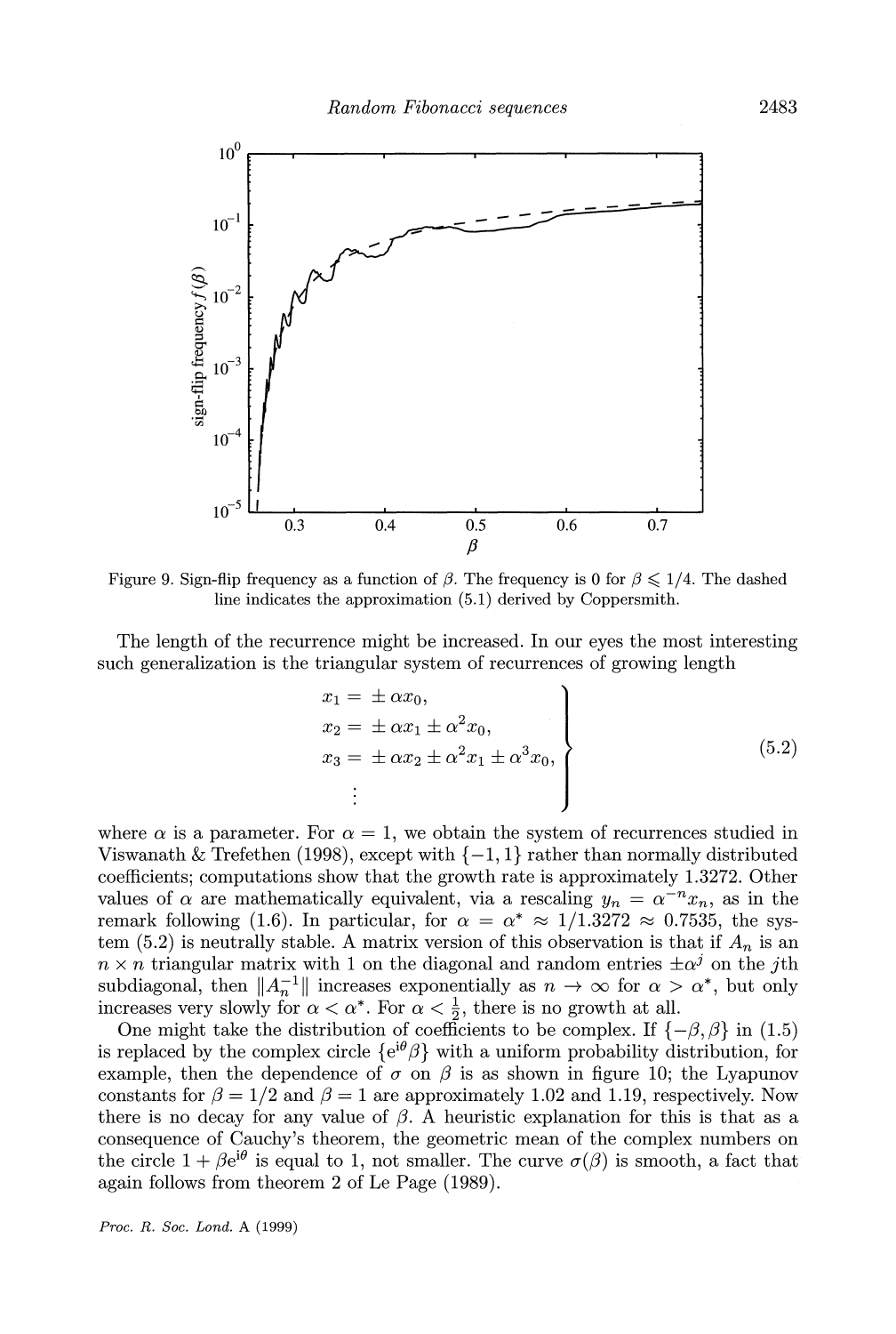

**Figure 10. Analogue of figure 4 for the complex recurrence**  $x_{n+1} = x_n + e^{i\theta} \beta x_{n-1}, \theta \in [-\pi, \pi]$ **, computed via Monte Carlo experiments. Now the curve is smooth, and there is no decay for**  small  $\beta$ .

**Finally, of course, it would be interesting to pursue the implications of the behaviour of our random recurrences in various fields of application, such as those mentioned in the abstract.** 

**We are grateful to Divakar Viswanath for motivating this work, for teaching us about random matrix products, and for detailed remarks on a draft manuscript, including pointers to key items in the literature. For advice and suggestions of various kinds we thank Peter Donnelly, Charles Coldie, Ilya Goldsheid, Des Higham, Sam Howison, Gilbert Strang, Herbert Wilf, and**  Tong Zhang. Don Coppersmith pointed out to us the cut-off of the sign-flip frequency at  $\beta =$ **1/4 and provided the estimate (5.1). L.N.T. further acknowledges earlier discussions about the system (5.2) with Persi Diaconis, Harry Kesten, and Andrew Odlyzko.** 

#### **References**

**Barrett, R., Berry, M., Chan, T. F., Demmel, J., Donato, J., Dongarra, J., Eijkhout, V., Pozo, R., Romine, C. & Van der Vorst, H. 1994 Templates for the solution of linear systems: building blocks for iterative methods. Philadelphia: SIAM.** 

**Bellman, R. 1954 Limit theorems for non-commutative operations. I. Duke Math. J. 21, 491-500.** 

- **Bougerol, P. 1986 Oscillation des produits de matrices aleatoires dont l'exposant de Lyapounov est nul. In Lyapunov exponents (ed. L. Arnold & V. Wihstutz). Springer Lecture Notes in Mathematics, vol. 1186, pp. 27-36.**
- **Bougerol, P. & Lacroix, J. 1984 Products of random matrices with applications to infinitedimensional Schrodinger operators. Basel: Birkhiuser.**

**Diaconis, P. & Freedman, D. 1999 Iterated random functions. SIAM Rev. 41, 45-76.** 

**Falconer, K. 1990 Fractal geometry: mathematical foundations and applications. Chichester: Wiley.**